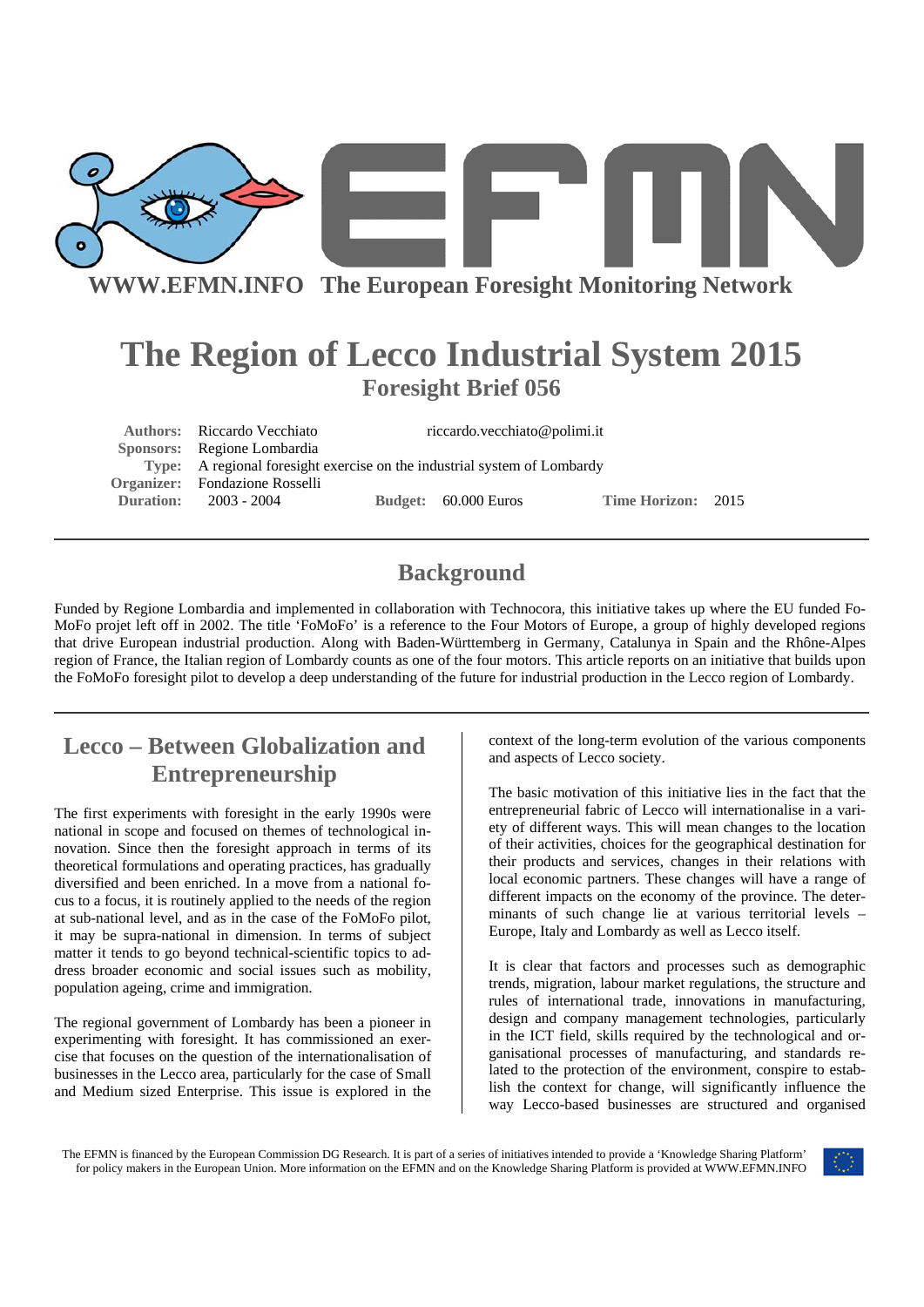through the territory, and will have an impact on their process of internationalisation.

One has however to bear in mind that the internationalisation of the provincial economy embraces not just local firms but all firms with a local presence. Foreign operators whose decisions regarding their activities located in the Lecco area are conditioned to a great extent by their global strategies and these will have an impact on the local framework as well.

The effect of these factors and of the changes they produce in the economic, social, cultural and institutional field is not uniform, deterministic or certain. It depends also on actions to

### **The Overall Foresight Process**

In operational terms this exercise was tackled in three main stages:

#### **Stage I: Pre-Foresight**

In this case the term pre-foresight refers to the operational programming of the exercise. The main steps were as follows:

- Identification of the stakeholders to involve
- Specification of the crucial factors and processes on which to concentrate the perspective analysis
- Selection of the Foresight methodologies to use
- Identification of the experts to involve
- Collection of basic documentation

### **Assessing the Structure of the Manufacturing System**

First of all, a preliminary systematic analysis was carried out based on existing literature on the subject including scientific publications, economic magazines, daily papers, other texts and reports. This made the creation of a picture of the current structure of the manufacturing industry in the Lecco area and its level of internationalisation possible.

Secondly, it was possible to identify an initial group of drivers. A preliminary list of drivers was discussed at an interactive workshop with the experts. The list was extended and modified on the basis of their suggestions. Drivers characterised as being both highly relevant and uncertain provided the basis for the development of scenarios for the internationalisation of SMEs in the Lecco area. The following basic drivers were selected:

The composition of the industrial system of the Lecco area in terms of the share of large enterprise and emerging sectors

be taken by local social forces, both public and private, to achieve specific goals and strategies. It is therefore necessary to formulate strict hypotheses regarding the scenarios that may emerge for the institutional, economic and social systems of the province of Lecco, on the basis of which businesses will embark on the process of internationalisation. Even if the actual implementation of these scenarios, depends largely on the decisions and actions of forces from outside the province, understanding the possible alternative trajectories will enable the Lecco Provincial Council to define its own strategies and to interact proactively with other local and national governmental bodies, taking decisions jointly, coordinating and integrating the actions of all.

#### **Stage II: Foresight**

This refers to the analysis of future options and mainly consisted in the building of alternative scenarios for the future of business in the Lecco area.

#### **Stage III: Post-Foresight**

The most important element for the region is to use the results of the foresight exercise as an input for the formulation of policy. It is important to include these steps in the overall planning of the foresight exercise to ensure a good link between the execution of foresight and the eventual exploitation of foresight in policy making processes.

The regional infrastructure in terms of roads and railways linking the local area with other Italian regions and with foreign countries.

By combining the extreme configurations outlined for these basic drivers, the project team obtained four scenarios for the socio-economic system of the province of Lecco.

- Scenario A assumed a significant evolution of both regional infrastructure and the system for local industrial production
- Scenario B assumed the perpetuation of the current composition of the industrial system based on the prevalence of small and medium sized enterprise with a low level of integration, and the upgrading only to regional infrastructure
- **Scenario C** assumed the perpetuation of the current model and state for both the industrial system and the infrastructure system
- Scenario D assumed the evolution of the local industrial system and the maintenance of the infrastructural one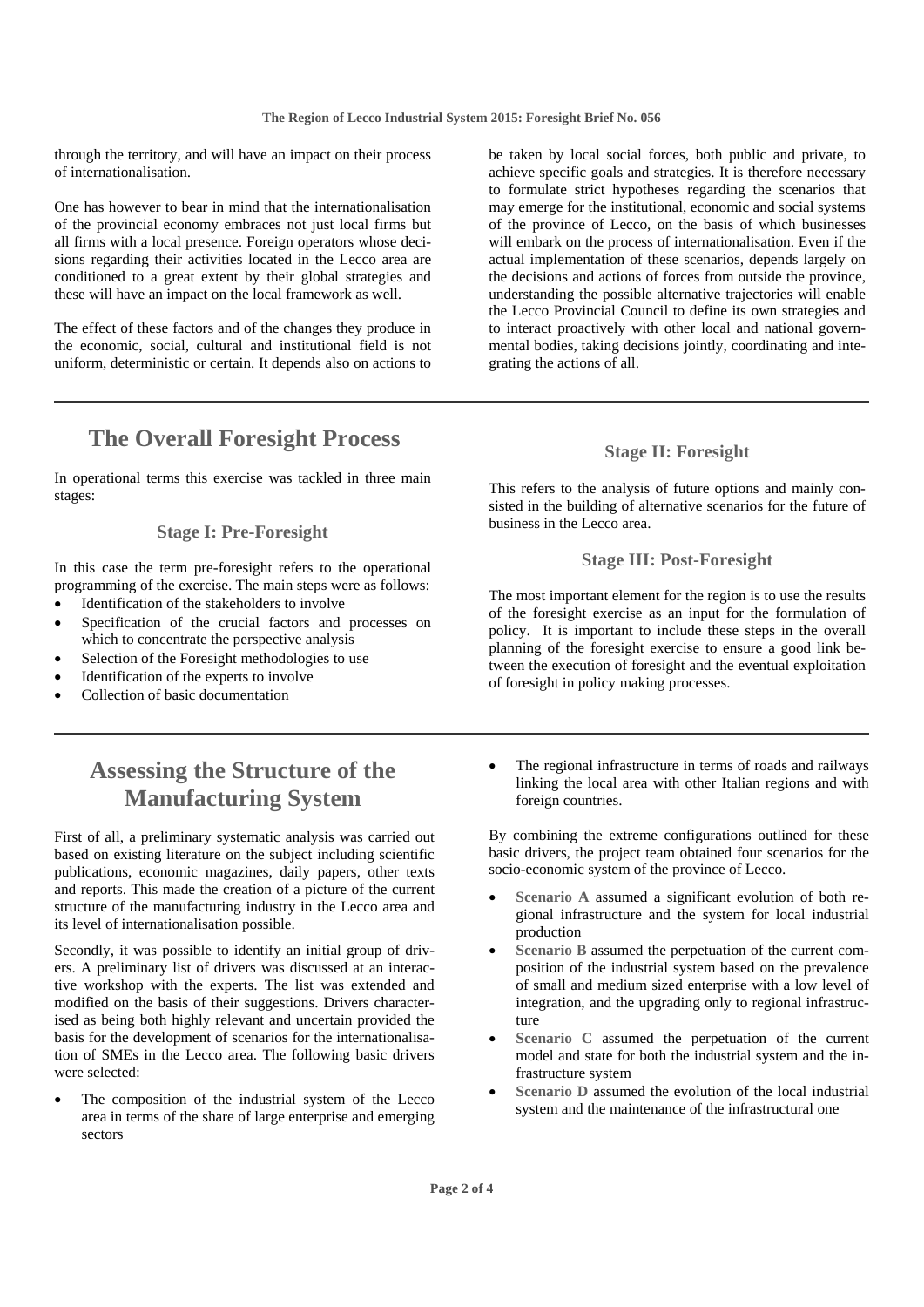Within the four scenarios, it was possible to define articulated, consistent pictures of the other drivers for the macro-areas of Science & Technology, the structure of the industrial system in Lecco, individual and social values, population and the labour market, and therefore to identify the main characteristics of the internationalisation of manufacturing SMEs in the Lecco area.

### **The Evolution of the Lecco Industrial System**

In the Lecco area local authorities provide effective support to businesses accessing European and non-European markets in terms of:

- Economic diplomacy,
- Development of infrastructural transport and communications networks,
- Support for innovation and R&D, and
- Protection of Italian products.

Territorial marketing and effective promotion of the 'Italy System' helps to provide greater visibility and greater acceptance of Italian products in high tech sectors.

In many cases however support policies and opportunities to expand into international markets are not exploited by Lecco businesses. Exploiting such opportunities often comes down to expanding a direct presence in outlet markets, with a local presence and direct control of the final activities in the value chain, in other words, distribution and service to customers in the pre-sale, sale and after-sale stages. For example, in the field of instrumental goods and in 'business to business' sectors in general, direct control of the end markets requires participation in the design stage and therefore in the customisation of products as well as in the provision of after-sales service.

An alternative to opening company sales branches is to form partnerships and integrate with foreign businesses. First of all this requires the identification of reliable partners, capable of offering a level of service high enough to maintain the integrity of the offer, particularly in higher market brackets. On the other hand this often requires the company to forego higher profit margins. In the absence of direct relations with the final customer, the Lecco-based company risks losing expertise in terms of its capacity to grasp the customer's requirements and customise its offer, as well as possible upstream integration of foreign partners that could emerge as new competitors.

Therefore companies that successfully grow in size and achieve complementary integration in a network organisation, create the conditions necessary to pursue international strategies that are more sensible and more sustainable in the long

Afterwards, the various aspects of the development of the industrial system of Lecco SMEs in the scenarios were outlined, considering in particular its competitiveness at an international level. As an example, here is reported a brief description of the results achieved for the first scenario, under the hypothesis of the high development of the local infrastructure system and the persistence of the current composition of the local industrial system, largely based on SMEs in traditional sectors.

term, repositioning themselves strategically in higher market brackets, and differentiate their offer from the low quality, low cost outputs of competitors in newly industrialised countries, in particular in China.

To this end the modernisation of the telematic and transport infrastructure within the territory of the province, as well as the creation of large trans-European networks paves the way for more effective, efficient coordination of various business activities, in particular of logistics and distribution.

However, few small businesses in the Lecco area pursue such strategies of internationalisation. Especially if they are not already part of a network organisation. This is because they are severely hindered by their short-term approach, the lack of resources available to take advantage of new market niches and limited control over their distribution channels. The internationalisation initiatives of these businesses are of limited significance, because of the numbers involved and the nature of the strategies adopted with a sporadic, fluctuating approach. These initiatives are directed above all at the option of relocating activities with the greatest environmental impact and/or the largest manpower requirements to Eastern Europe or Asia. This is done with a view to reducing the cost of manufacturing factors and processes, effectively producing goods in these countries simply for resale in traditional markets.

Although important for the medium to high market brackets, containing the cost of manufacturing factors alone is not sufficient to overcome fierce international competition, especially competition from emerging countries, which enjoy an unequalled cost advantage with respect to Europeans.

Companies that focus only on reducing costs will experience great difficulty in the year ahead. This is true especially in the case of standardised products that are easily imitated or replaced.

Companies that ignore opportunities of growth and expansion into international markets, but implement advanced strategies based on innovation and the upgrading of products, may still manage to defend and consolidate their position. They may also maintain their share of the traditional markets. Customer loyalty can be maintained by the application of ICT. This is all the more important for companies that do not have branches outside their territory of origin and which are therefore unable to have direct contact with their foreign customers.